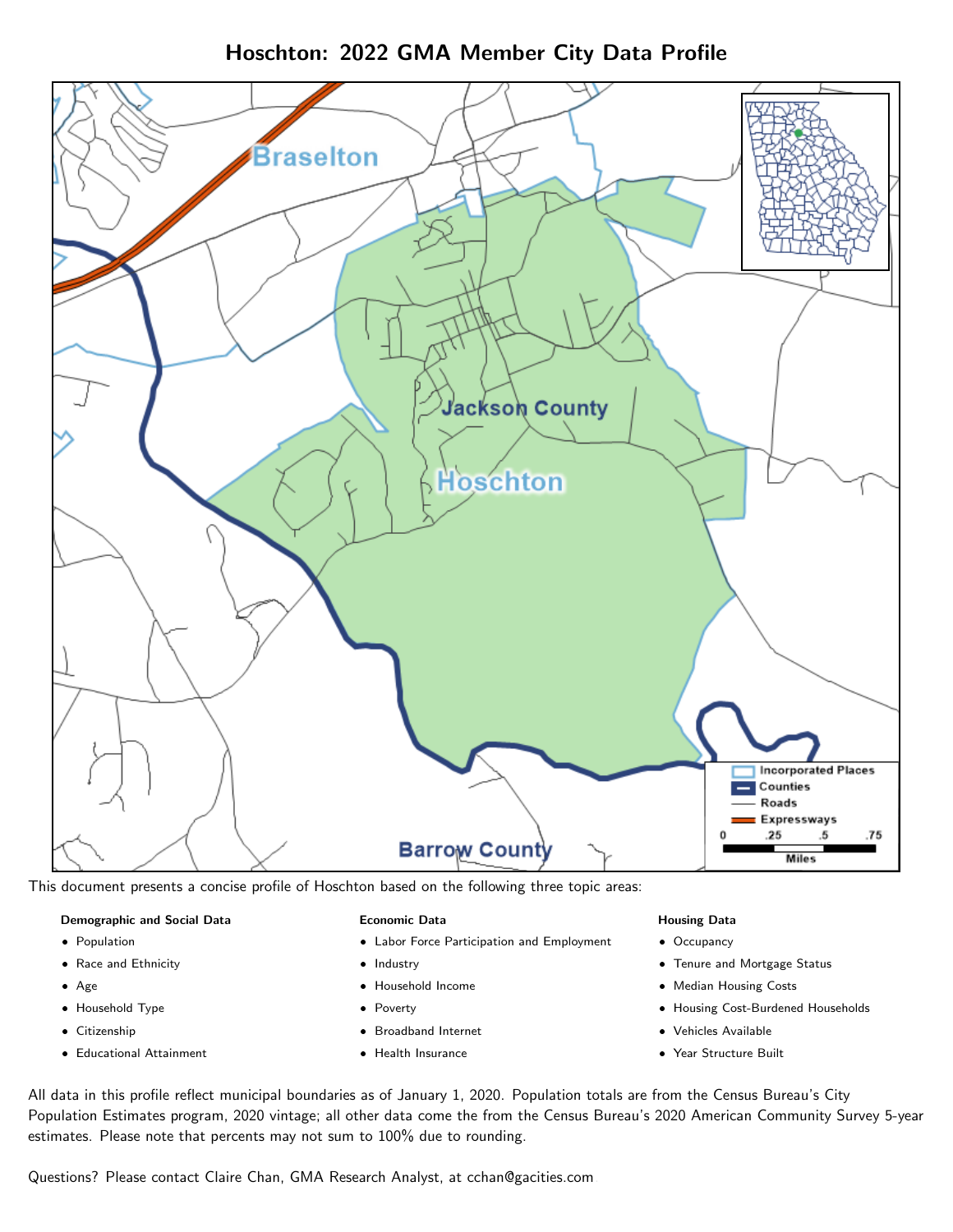# Hoschton: Demographic and Social



Age 0% 2% 4% 6% 8% Male **Female** 8% 6% 4% 2% 85 and over 80-84 75-79 70-74 65-69 60-64 55-59 50-54 45-49 40-44 35-39 30-34 25-29 20-24 15-19 10-14 5-9 Under 5

**Citizenship** 



Source: American Community Survey, 2020 5-year estimates, table B05002 Source: American Community Survey, 2020 5-year estimates, table B15002

Race and Ethnicity



Source: U.S. Census Bureau, City Population Estimates, 2020 vintage Source: American Community Survey, 2020 5-year estimates, table B03002

# Household Type



Source: American Community Survey, 2020 5-year estimates, table B01001 Source: American Community Survey, 2020 5-year estimates, table B11001

### Educational Attainment



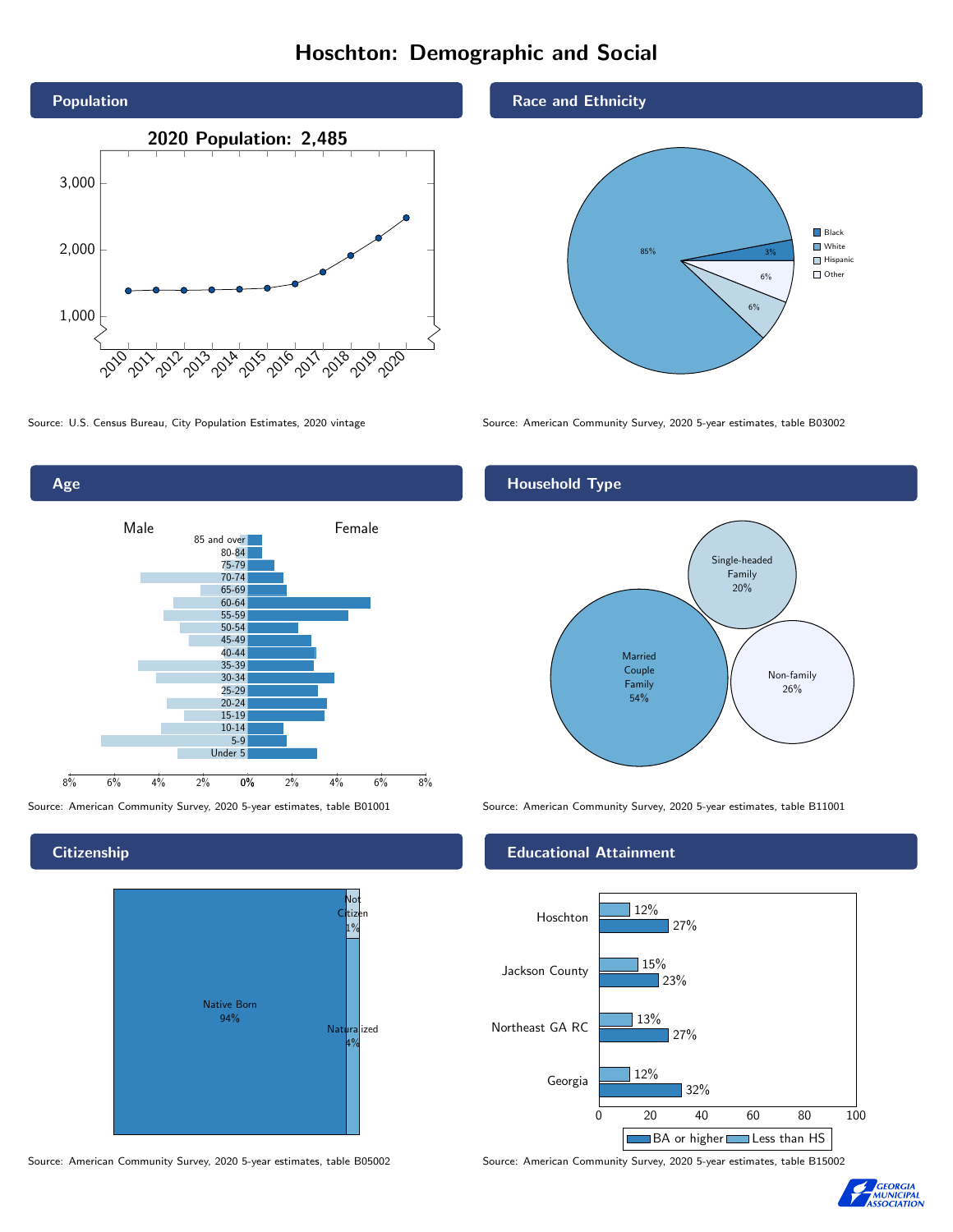# Hoschton: Economic



Source: American Community Survey, 2020 5-year estimates, table B23001 Note: Unemployment rate is based upon the civilian labor force.

# Industry

| Agriculture, forestry, fishing and hunting, and mining      | $1\%$ |
|-------------------------------------------------------------|-------|
| Construction                                                | 11%   |
| Manufacturing                                               | 11%   |
| <b>Wholesale Trade</b>                                      | $4\%$ |
| Retail Trade                                                | 7%    |
| Transportation and warehousing, and utilities               | 12%   |
| Information                                                 | $4\%$ |
| Finance and insurance, real estate, rental, leasing         | 3%    |
| Professional, scientific, mgt, administrative, waste mgt    | 13%   |
| Educational services, and health care and social assistance | 20%   |
| Arts, entertainment, recreation, accommodation, food        | $7\%$ |
| service                                                     |       |
| Other services, except public administration                | $4\%$ |
| Public administration                                       | 3%    |

Source: American Community Survey, 2020 5-year estimates, table C24030



Source: American Community Survey, 2020 5-year estimates, tables B19013 and B19025 Source: American Community Survey, 2020 5-year estimates, table B17010





### Health Insurance



Source: American Community Survey, 2020 5-year estimates, table B28002 Source: American Community Survey, 2020 5-year estimates, table B18135